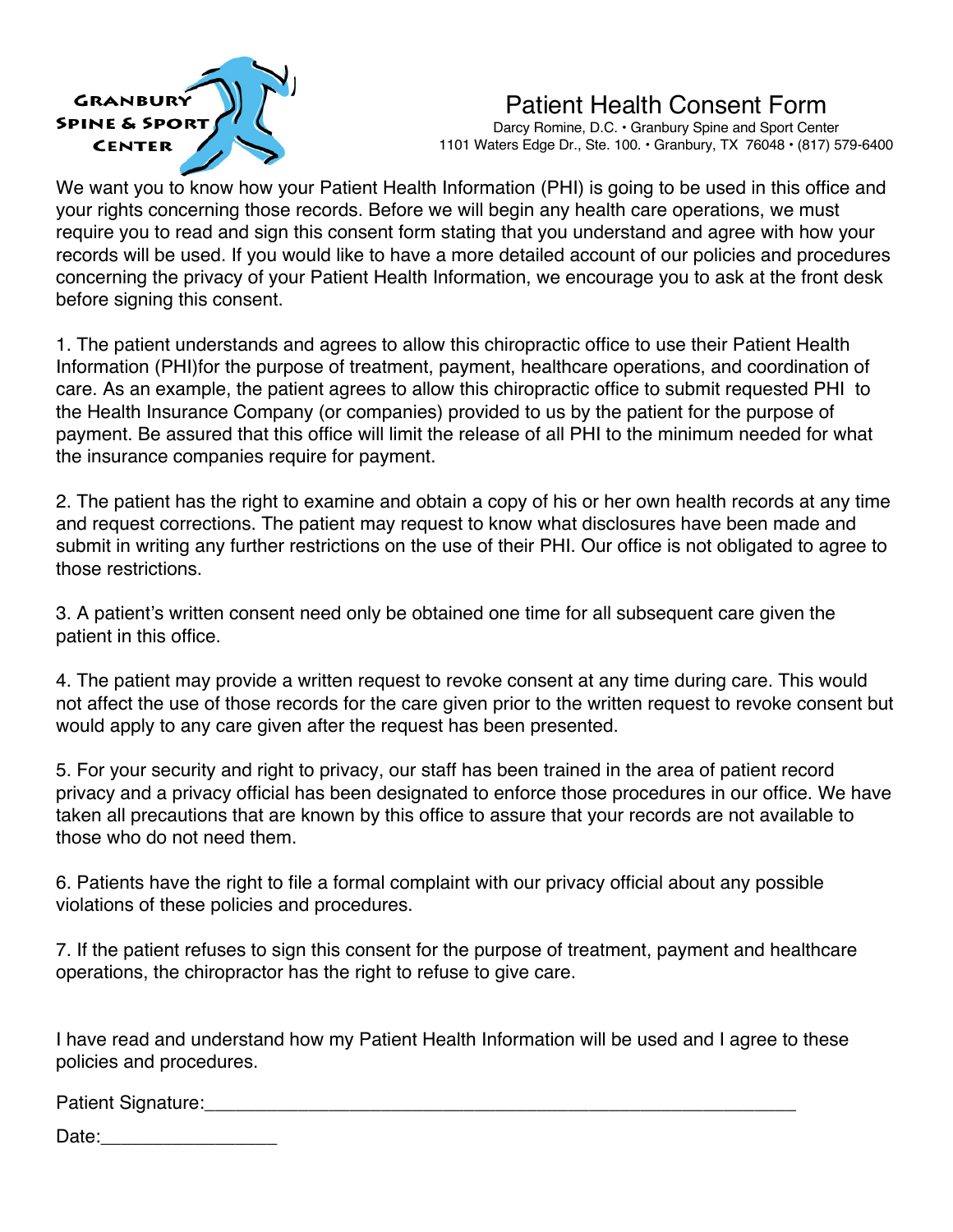

Darcy Romine, DC · Granbury Spine and Sport Center 1101 Waters Edge Dr. Ste 100 × Granbury, TX 76048 × 817-579-6400

Listed below is information regarding procedures of operation for Granbury Spine and Sport Center, LLC. Please keep in mind that there may be slight variances due to unforeseen circumstances.

- 1. Standard operation hours for the clinic are 8:30am 5:00pm Monday, Wednesday, Thursday, and 8:00am 12:00pm Tuesday and Friday. Any patient who is more than 10 minutes late for an appointment will be rescheduled for another date and time.
- 2. The staff at Granbury Spine and Sport Center, LLC understands that certain circumstances require rescheduling. However, THREE "NO SHOWS" MAY RESULT IN A PATIENT BEING DISCHARGED FROM THIS PRACTICE. A "no show" is defined as when a patient misses an appointment and has not called prior to the appointment time to reschedule, or is more than 15 minutes late.
- 3. For those patients who have sudden onset of illness, Granbury Spine and Sport Center, LLC provide certain times set aside during the day for "walk-ins". These times are on a first come first service basis to patients who call the clinic at 8:00am on any given day.
- 4. Patients whose symptoms are severe, should symptoms change dramatically while waiting or who may perhaps be infectious will be taken to a patient room as soon as possible to wait for their appointment.
- 5. Every effort is made to assure the patients are seen as close to their scheduled appointment time as possible. Because Granbury Spine and Sport Center, LLC wants to provide the best possible healthcare, appointments, at times, may overlap due to the condition of other patients. We appreciate your understanding at all times.

### Thank you,

#### Granbury Spine and Sport Staff

Due to the Health Insurance Portability and Accountability Act (HIPPA) of 1996, the following information must be filled out by each patient ANNUALLY. I authorize Granbury Spine and Sport Center, LLC to release any of my medical or insurance information necessary to process my medical claims and coordinate/mange my healthcare.

In the event a family member or caregiver attends my office visits and is in the exam room at the time of my evaluation and or treatment, I give Granbury Spine and Sport Center, LLC and its providers and employees my permission to discuss freely my condition, treatment or diagnosis with that person present. Yes No with that person present. Yes

|                                                                          | May we leave a detailed message? | Yes No |  |  |  |  |
|--------------------------------------------------------------------------|----------------------------------|--------|--|--|--|--|
|                                                                          | May we leave a detailed message? | Yes No |  |  |  |  |
| Cell Phone $#$                                                           | May we leave a detailed message? | Yes No |  |  |  |  |
| With whom may we discuss information about care, treatment or diagnosis? |                                  |        |  |  |  |  |
|                                                                          |                                  |        |  |  |  |  |
|                                                                          | Relationship: 1999               |        |  |  |  |  |
|                                                                          |                                  |        |  |  |  |  |

Relationship:

Signature Date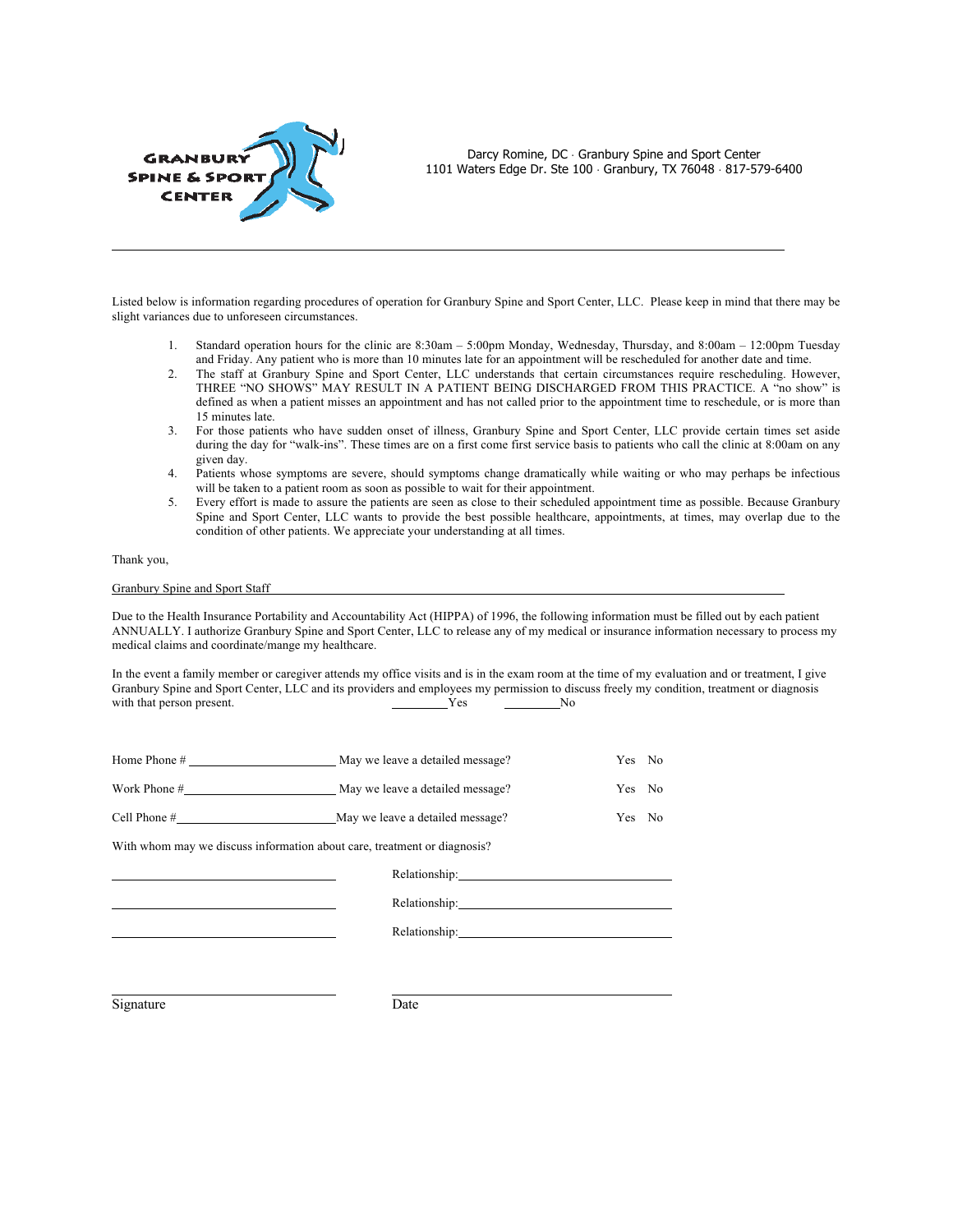

# Patient Information

Darcy Romine, D.C. • Granbury Spine and Sport Center 1101 Waters Edge Dr., Ste. 100. • Granbury, TX 76048 • (817) 579-6400

## **Patient Information**

| Address: Zip: 2001 - 2002 - 2003 - 2004 - 2008 - 2009 - 2009 - 2009 - 2009 - 2009 - 2009 - 2009 - 2009 - 2009 - 2009 - 2009 - 2009 - 2009 - 2009 - 2009 - 2009 - 2009 - 2009 - 2009 - 2009 - 2009 - 2009 - 2009 - 2009 - 2009        |                                    |        |         |          |  |                                                    |  |
|--------------------------------------------------------------------------------------------------------------------------------------------------------------------------------------------------------------------------------------|------------------------------------|--------|---------|----------|--|----------------------------------------------------|--|
|                                                                                                                                                                                                                                      |                                    |        |         |          |  |                                                    |  |
|                                                                                                                                                                                                                                      |                                    |        |         |          |  |                                                    |  |
|                                                                                                                                                                                                                                      |                                    |        |         |          |  |                                                    |  |
|                                                                                                                                                                                                                                      |                                    |        |         |          |  | Full Time Part Time                                |  |
| Sex:<br>Male<br>Female                                                                                                                                                                                                               | <b>Marital Status:</b>             | Single | Married | Divorced |  | Widowed                                            |  |
| If Applicable:                                                                                                                                                                                                                       |                                    |        |         |          |  |                                                    |  |
|                                                                                                                                                                                                                                      |                                    |        |         |          |  |                                                    |  |
|                                                                                                                                                                                                                                      |                                    |        |         |          |  |                                                    |  |
|                                                                                                                                                                                                                                      |                                    |        |         |          |  |                                                    |  |
| <b>Responsible Party Information (if different from above)</b>                                                                                                                                                                       |                                    |        |         |          |  | <u> 1989 - John Stein, Amerikaansk politiker (</u> |  |
|                                                                                                                                                                                                                                      |                                    |        |         |          |  |                                                    |  |
| Relationship to Patient: Self Spouse Parent                                                                                                                                                                                          |                                    |        |         |          |  |                                                    |  |
| Responsible Party's Home Phone: North Phone: Nork Phone: North Phone: North Phone: North Phone: North Phone: North Phone: North Phone: North Phone: North Phone: North Phone: North Phone: North Phone: North Phone: North Pho       |                                    |        |         |          |  |                                                    |  |
|                                                                                                                                                                                                                                      |                                    |        |         |          |  |                                                    |  |
|                                                                                                                                                                                                                                      |                                    |        |         |          |  |                                                    |  |
|                                                                                                                                                                                                                                      |                                    |        |         |          |  |                                                    |  |
| <b>Patient Insurance Information (Please present insurance card to receptionist)</b>                                                                                                                                                 |                                    |        |         |          |  |                                                    |  |
|                                                                                                                                                                                                                                      |                                    |        |         |          |  |                                                    |  |
|                                                                                                                                                                                                                                      |                                    |        |         |          |  |                                                    |  |
| Name of Insured: Contact Currence Contact Telecommunications and Contact Currence Contact Telecommunications and Dennis and Dennis Annual Currence Currence Contact Telecommunications and Dennis Annual Currence Currence Cur       |                                    |        |         |          |  |                                                    |  |
| Insurance ID No.: <b>Alternative Contract Contract Contract Contract Contract Contract Contract Contract Contract Contract Contract Contract Contract Contract Contract Contract Contract Contract Contract Contract Contract Co</b> |                                    |        |         |          |  |                                                    |  |
| SECONDARY Insurance Name: Manual Manual Manual Manual Manual Manual Manual Manual Manual Manual Manual Manual                                                                                                                        |                                    |        |         |          |  |                                                    |  |
|                                                                                                                                                                                                                                      |                                    |        |         |          |  |                                                    |  |
| Name of Insured: Contact Currence Contact Telescope Contact Medicineship to Insured: Self Spouse Parent Other                                                                                                                        |                                    |        |         |          |  |                                                    |  |
|                                                                                                                                                                                                                                      |                                    |        |         |          |  |                                                    |  |
|                                                                                                                                                                                                                                      |                                    |        |         |          |  |                                                    |  |
| <b>Patient Referral Information</b>                                                                                                                                                                                                  |                                    |        |         |          |  |                                                    |  |
| Referred By:                                                                                                                                                                                                                         | Other physicians who care for you: |        |         |          |  |                                                    |  |
| <b>Emergency Contact</b>                                                                                                                                                                                                             |                                    |        |         |          |  |                                                    |  |
|                                                                                                                                                                                                                                      |                                    |        |         |          |  |                                                    |  |
|                                                                                                                                                                                                                                      |                                    |        |         |          |  |                                                    |  |
| Home Phone: Contract of Contract of Contract of Contract Oriental Alternate Phone No: Contract Oriental Alternate Phone No:                                                                                                          |                                    |        |         |          |  |                                                    |  |
| I authorize the attending physician to release my medical information for consultation, referral, or insurance processing purposes. I authorize my<br>insurance company(ies) to pay benefits directly to the physician.              |                                    |        |         |          |  |                                                    |  |
|                                                                                                                                                                                                                                      |                                    |        |         |          |  |                                                    |  |

Date:

**Payment is due at the time services are rendered. As a courtesy we will file your insurance so that you may be reimbursed.**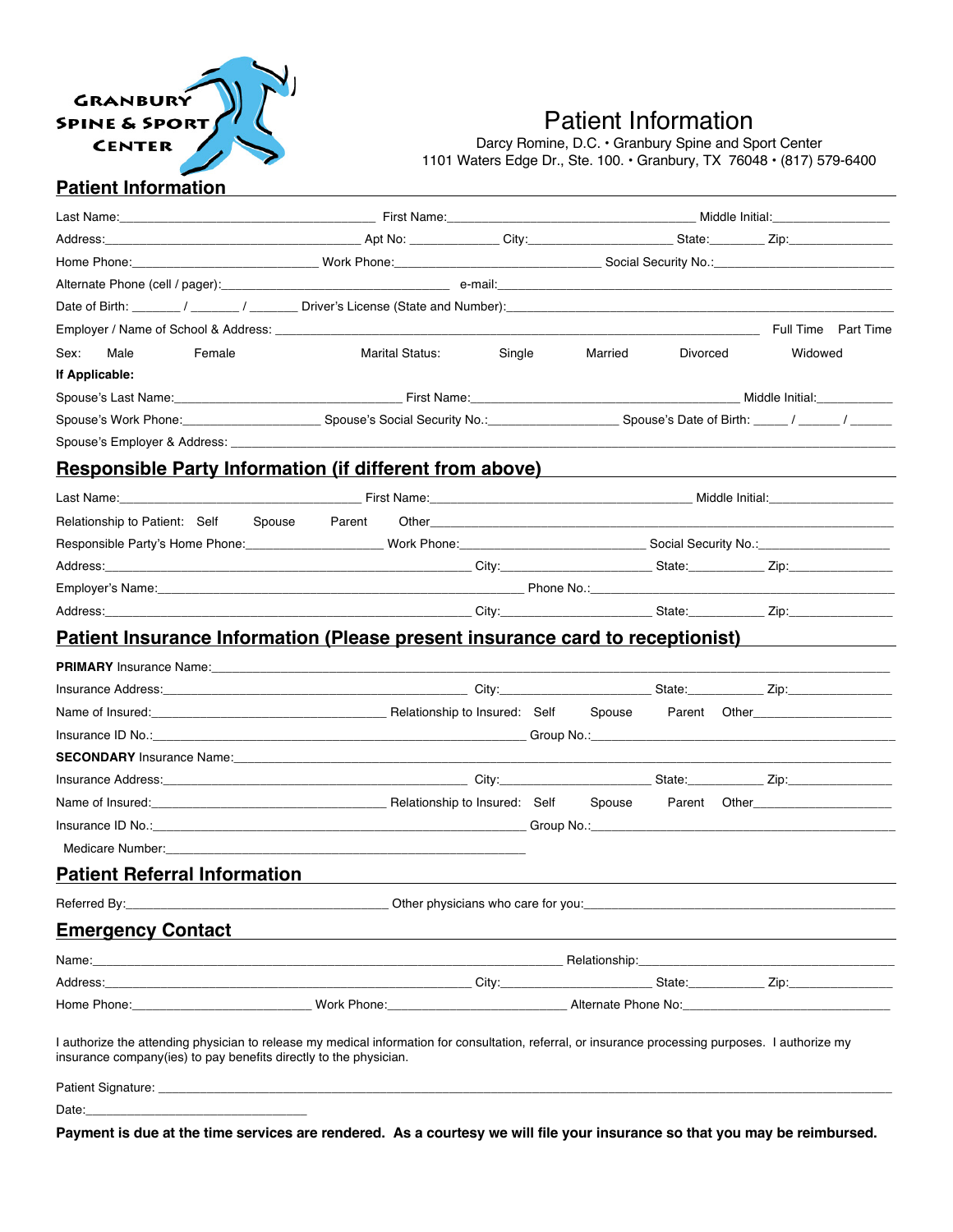

# Patient Health Questionnaire

Darcy Romine, D.C. • Granbury Spine and Sport Center 1101 Waters Edge Dr., Ste. 100. • Granbury, TX 76048 • (817) 579-6400

### **Patient Name:**

### **Symptoms:**

If you have ever had a listed symptom in the *past*, please check that symptom in the *Past* column. If you are *presently* troubled by a particular symptom, check that symptom in the *Present* column. **KNOWLEDGE OF THESE CONDITIONS MAY INFLUENCE THE TYPE OF TREATMENT/THERAPY YOU RECEIVE.**

| Past<br><b>Present</b>                           | Condition<br><b>Abdominal Pain</b><br>Abnormal Weight Gain Loss<br>Angina<br>Anorexia<br>Aortic Aneurysm<br>Arthritis<br>Asthma<br><b>Bladder Infection</b><br><b>Blood Disorder</b><br>Breast Soreness Lumps<br>Chronic Cough<br><b>Chronic Sinusitis</b><br>Colitis<br><b>Constipation/Irregular Bowel Movements</b><br>Convulsions<br><b>Diabetes</b><br>Depression<br>Dermatitis/Eczema/Rash | Past<br>Present                                                                                                        | <b>Condition</b><br>Loss of Bladder Control<br>Low Back Pain<br>Mid Back Pain<br>Muscular Incoordination<br>Neck Pain<br>Pain in Ankle/Foot Right Left<br>Pain in Lower Leg/Knee Right Left<br>Pain in Upper Arm/Elbow Right Left<br>Pain in Upper Leg/Hip Right Left<br><b>Painful Urination</b><br><b>PMS</b><br><b>Profuse Menstrual Flow</b><br><b>Prostate Problems</b><br>Rapid Heart Beat<br><b>Rheumatoid Arthritis</b><br>Scoliosis<br>Shoulder Pain Right Left<br>Stroke Date: |
|--------------------------------------------------|--------------------------------------------------------------------------------------------------------------------------------------------------------------------------------------------------------------------------------------------------------------------------------------------------------------------------------------------------------------------------------------------------|------------------------------------------------------------------------------------------------------------------------|------------------------------------------------------------------------------------------------------------------------------------------------------------------------------------------------------------------------------------------------------------------------------------------------------------------------------------------------------------------------------------------------------------------------------------------------------------------------------------------|
|                                                  | Difficulty in Swallowing<br><b>Dizziness</b><br>Emphysema (Chronic Lung Disease)<br>Endometriosis                                                                                                                                                                                                                                                                                                |                                                                                                                        | Swelling, Stiffness of Joint(s)<br>Tinnitus (ear noises)<br>Tumor, Explain<br>Ulcer                                                                                                                                                                                                                                                                                                                                                                                                      |
|                                                  | Epilepsy<br><b>Excessive Thirst</b><br>Fainting<br><b>Frequent Urination</b>                                                                                                                                                                                                                                                                                                                     |                                                                                                                        | <b>Visual Disturbances</b><br>Wrist Pain Right Left                                                                                                                                                                                                                                                                                                                                                                                                                                      |
|                                                  | <b>General Fatigue</b><br>Hand Pain Right Left<br>Headache<br>Heart Attack Date:<br>Heartburn/Indigestion<br>Hepatitis<br><b>High Blood Pressure</b>                                                                                                                                                                                                                                             | appropriate box.<br>Cancer<br><b>Rheumatoid Arthritis</b><br><b>Diabetes</b><br><b>Heart Problems</b><br>Lung Problems | If a family member has had any of the following, please mark the<br>Epilepsy<br><b>Chronic Back Problems</b><br><b>Chronic Headaches</b><br>Lupus                                                                                                                                                                                                                                                                                                                                        |
|                                                  | Irregular Menstrual Flow<br>Irritable Colon<br>Jaw Pain<br>Kidney Disorders (by condition)<br><b>Kidney Stones</b>                                                                                                                                                                                                                                                                               |                                                                                                                        | High Blood Pressure ____________<br>Do you have a permanent disability rating? YES NO<br>Location: the contract of the contract of the contract of the contract of the contract of the contract of the contract of the contract of the contract of the contract of the contract of the contract of the contract of the                                                                                                                                                                   |
|                                                  | Liver/Gall Bladder Problems<br>Loss of Appetite<br>Present Weight_________ pounds Height _______ feet ______ inches                                                                                                                                                                                                                                                                              | Rating percentage 2%                                                                                                   |                                                                                                                                                                                                                                                                                                                                                                                                                                                                                          |
| <b>FOR WOMEN ONLY</b><br>Are you nursing? YES NO | Date of last menstrual cycle:____________<br>Are you pregnant? YES NO If yes, due date?____________________________Do you have breast implants? YES                                                                                                                                                                                                                                              |                                                                                                                        | - NO<br><b>NO</b>                                                                                                                                                                                                                                                                                                                                                                                                                                                                        |

I certify that the above information is complete and accurate to the best of my knowledge. I agree to notify this doctor immediately whenever I have changes in my health condition or health plan coverages.

Patient's Signature:

 $Date:$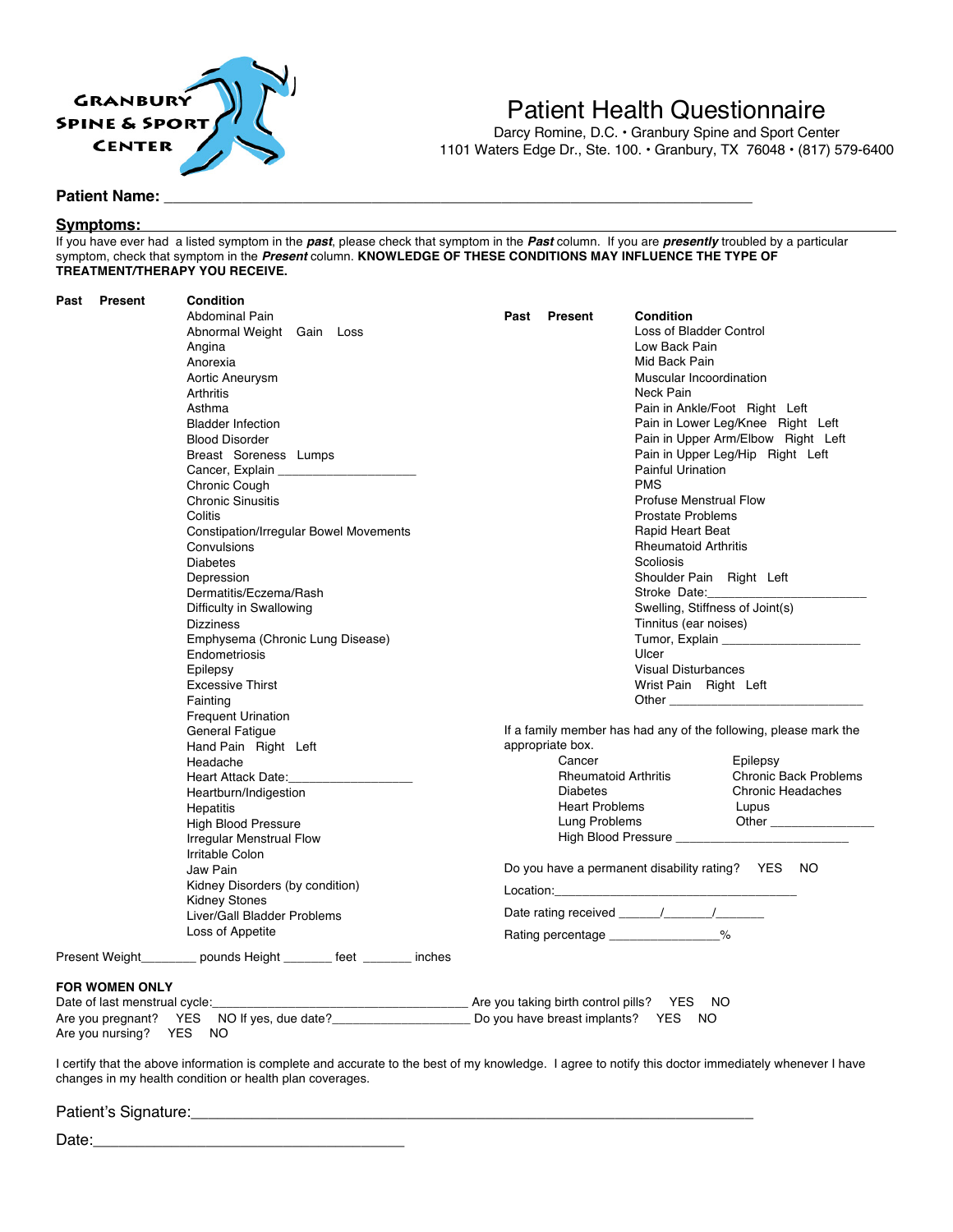

# Patient's Present Complaints

Darcy Romine, D.C. • Granbury Spine and Sport Center 1101 Waters Edge Dr., Ste. 100. • Granbury, TX 76048 • (817) 579-6400

| <b>Patient Name:</b>                                                                                                                   |                                             |                                         |                                      |                                                                                                                       |
|----------------------------------------------------------------------------------------------------------------------------------------|---------------------------------------------|-----------------------------------------|--------------------------------------|-----------------------------------------------------------------------------------------------------------------------|
| <b>Present Complaints:</b>                                                                                                             |                                             |                                         |                                      |                                                                                                                       |
|                                                                                                                                        |                                             |                                         |                                      |                                                                                                                       |
|                                                                                                                                        |                                             |                                         |                                      |                                                                                                                       |
|                                                                                                                                        |                                             |                                         |                                      | <u> 1989 - Johann Stoff, deutscher Stoff, der Stoff, der Stoff, der Stoff, der Stoff, der Stoff, der Stoff, der S</u> |
|                                                                                                                                        |                                             |                                         |                                      |                                                                                                                       |
| What treatments have you undergone for this condition in the past? (surgery, medications, injections, therapy, chiropractic) _________ |                                             |                                         |                                      |                                                                                                                       |
| Have you had X-rays, MRI or other tests for this condition? YES NO If yes, what tests and when?                                        |                                             |                                         |                                      |                                                                                                                       |
|                                                                                                                                        |                                             |                                         |                                      |                                                                                                                       |
| How bad is your pain?(Circle a number) 0<br>No Pain                                                                                    | $\overline{1}$<br>$\mathbf{2}^{\circ}$<br>3 | 4<br>5<br>6                             | $\overline{7}$<br>8                  | 9<br>10<br>Unbearable Pain                                                                                            |
|                                                                                                                                        |                                             |                                         |                                      |                                                                                                                       |
| Describe your current pain/symptoms:                                                                                                   | Sharp/Stabbing<br>Soreness<br>Gripping      | Throbbing<br>Weakness<br><b>Burning</b> | Aches<br><b>Numbness</b><br>Tingling | Dull<br>Shooting                                                                                                      |
| Since it began, is your problem:<br>Improving                                                                                          |                                             | Getting Worse                           | No Change                            |                                                                                                                       |
|                                                                                                                                        |                                             |                                         |                                      |                                                                                                                       |
| What makes the problem worse?                                                                                                          |                                             |                                         |                                      |                                                                                                                       |
| Can you perform your daily home activities?                                                                                            | Yes                                         | Yes, with help                          | Not at all                           |                                                                                                                       |
|                                                                                                                                        |                                             |                                         |                                      |                                                                                                                       |
| Describe your job requirements:                                                                                                        |                                             |                                         |                                      |                                                                                                                       |
| Can you perform your daily work activities?                                                                                            | <b>YES</b>                                  | <b>NO</b>                               |                                      |                                                                                                                       |
| Describe your stress level:                                                                                                            | None to mild                                | Moderate                                | High                                 |                                                                                                                       |
| List all previous surgeries and hospitalizations: ______________________________                                                       |                                             |                                         |                                      |                                                                                                                       |
| List all medications:                                                                                                                  |                                             |                                         |                                      |                                                                                                                       |

Mark an X on the pictures where you have pain or other symptoms; include symptoms of pain, numbness or tingling.



Patient's Signature:\_\_\_\_\_\_\_\_\_\_\_\_\_\_\_\_\_\_\_\_\_\_\_\_\_\_\_\_\_\_\_\_\_\_\_\_\_\_\_\_\_\_\_\_\_\_\_\_\_\_\_\_ Date:\_\_\_\_\_\_\_\_\_\_\_\_\_\_\_\_\_\_\_\_\_\_\_\_